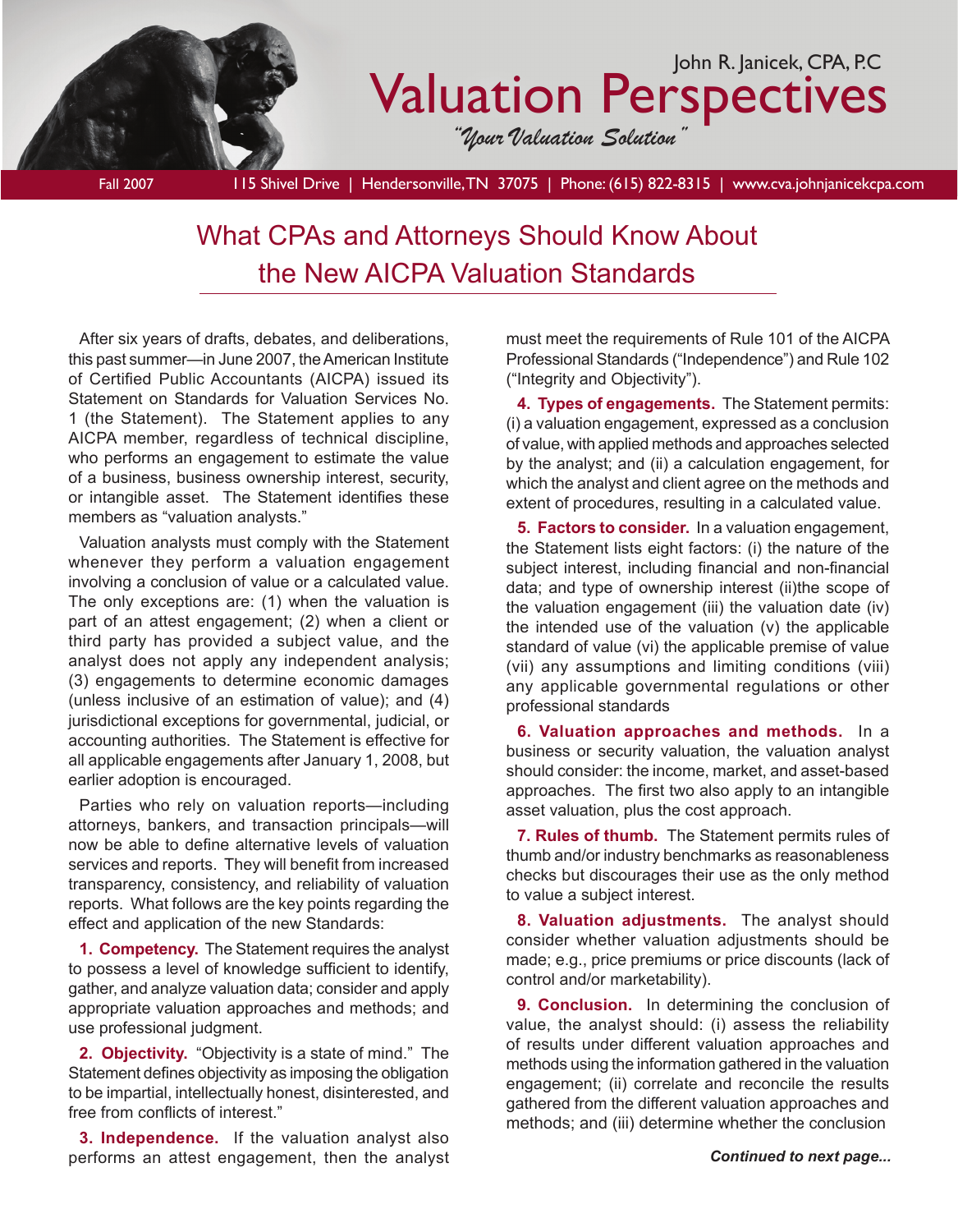of value should reflect (a) the result of one valuation approach and method or (b) a combination of results.

**10.** Subsequent events. In most cases, the analyst should consider only those events existing prior to and at the valuation date. Should a "subsequent event" (after the valuation date but before the report is issued) impact value, the analyst should consider only those events "known or knowable" at the valuation date.

**11.** Documentation. The Statement requires the valuation analyst to apply professional judgment to determine the type, quantity, and content of documentation. These may include information gathered and analyzed to understand value, assumptions and limiting conditions, restrictions on scope, etc.

**12.** Calculation engagement. At a minimum, the analyst should consider: (i) the client; (ii) the subject interest; (iii) the degree of ownership control and marketability; (iv) the purpose and intended use of the calculated value; (v) the intended users; (vi) the valuation date; (vii) the applicable premise and standard of value; (viii) the sources of information used; (ix) the agreed-upon valuation approaches and methods; and (x) any subsequent events.

**13.** Valuation report. The Statement defines a valuation report as a "written or oral communication to the client about the conclusion of value or the calculated value of the subject interest." Exceptions include reports for "controversy" proceedings, unless the analyst forms a conclusion of value or calculated value. The report should identify any use restrictions.

**14.** Written reports. For a valuation engagement, the Statement permits a "detailed" report and a "summary" report; the distinction depends on the level of reporting detail. The detailed report should enable intended users to understand the information, reasoning, and analyses underlying the conclusion of value and should include these sections: (i) Letter of transmittal; (ii) Table of contents; (iii) Introduction, including an overall description of the valuation engagement; (iv) Sources of information (v) Analysis of the subject entity and related non-financial information; (vi) Financial statement/ information analysis; (vii) Valuation approaches and methods considered; (viii) Valuation approaches and methods used, identifying each method used and the reason(s) for their use, including rules of thumb; (ix) Valuation adjustments (if any); (x) Non-operating assets, non-operating liabilities, and excess or deficient operating assets; (xi) Representation of the valuation analyst, including eight specific statements; (xii) Reconciliation of estimates and conclusion of value, including specific disclosures; (xii) Professional qualifications of the valuation analyst; (xiv) Appendices and exhibits, including examples, assumptions, and limiting conditions

The summary report provides an abridged version of a detailed report and does not require the same level of data. At a minimum, it should include twenty-three specific statements, including the subject interest, the valuation date, the purpose of the valuation, and the premise and standard of value.

For a calculation report, the analyst should identify: (i) any hypothetical conditions used in the calculation agreement (including the basis for their use); (ii) any assumptions and limiting conditions of the engagement; (iii) how a specialist's work was used; (iv) any application of the jurisdictional exception; (v) any subsequent events (in certain circumstances); and (vi) the calculated value.

Lastly, an oral report may be used in a valuation engagement or in a calculation engagement. The valuation analyst should document in working papers the substance of the oral report that was communicated to the client.

*Note: A complete copy of the Statement, presentations, and an FAQ are available at http://bvfls.aicpa.org.* 

### **May an Attorney's Lien Include an Independent Appraiser's Fees?**

#### **Bero-Wachs v. The Law Office of Logar and Pulver, 2007 Nev. App. LEXIS 19 (May 3, 2007)**

It was a good gamble: A Nevada law firm filed an attorney's lien on the assets of a divorce client for failure to pay her fees and costs. The law firm also included the fees and costs she failed to pay the forensic accountant, whom she hired (on her attorney's recommendation) to track down her husband's income and value his medical practice.

Although the client contracted separately with the analyst, her attorney had worked closely with him on the "relatively complex" valuation and his attempts to find assets. After a hearing and several posttrial motions, the client wrote a letter to both the lawyer and the expert saying that she refused to pay for their services.

The attorney then filed the "combined" lien with the district court, which upheld its attachment to all assets except alimony. The wife appealed, claiming that the lien couldn't include the accountant's fees.

#### **Statute is clear**

The state Supreme Court looked to the controlling statute and found it "unambiguously" dictated that an "attorney at law" has a lien on the client's assets for fees "which the attorney has rendered" or that have "been agreed upon by the attorney and client."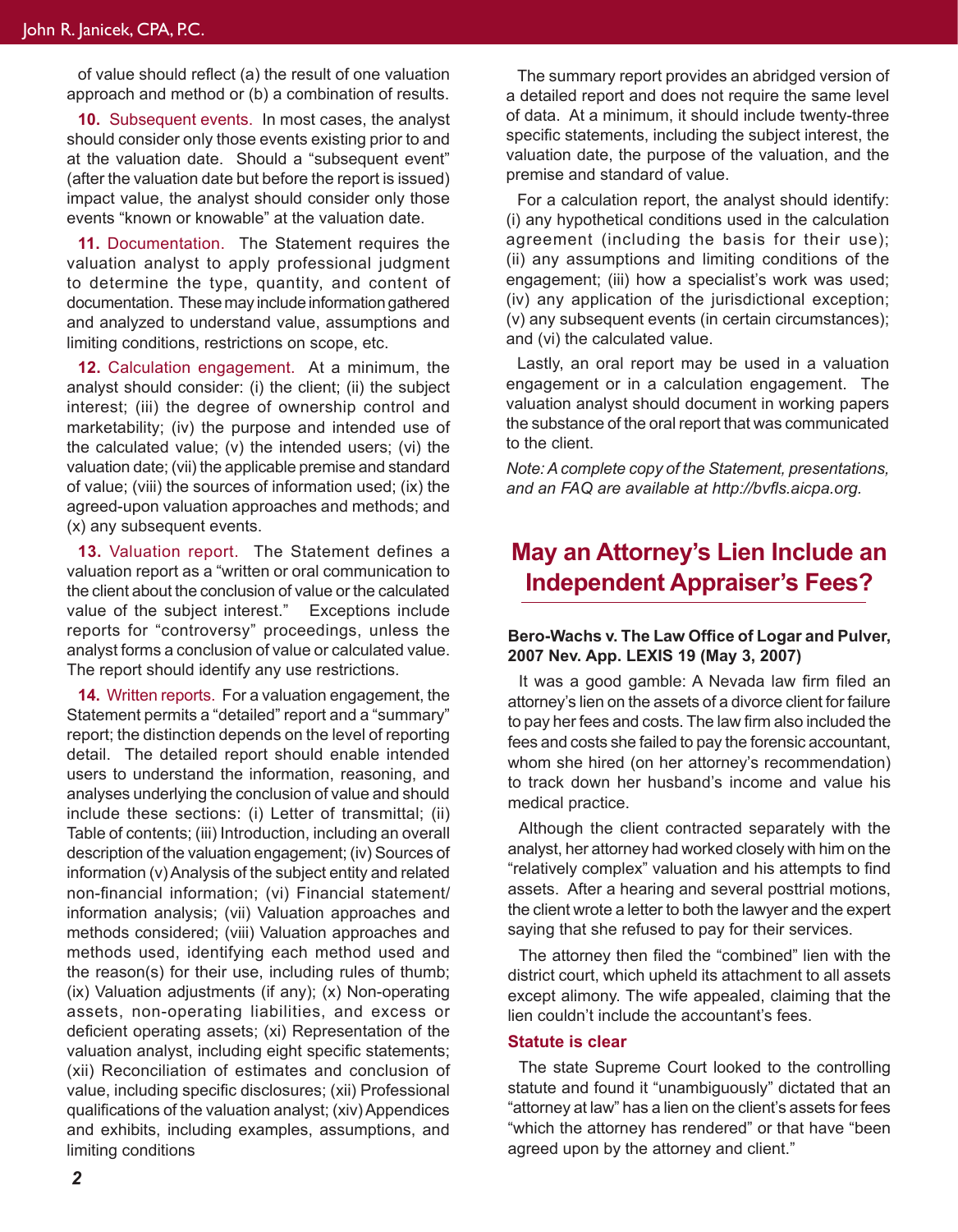Given this plain language—and the plainly independent relationship between the client and the forensic analyst—the Court denied the inclusion of the latter's fees in the lien. If the attorney had contracted with the analyst or had some other direct liability for the fees, then perhaps the outcome would have been different; but this time, the appraiser gambled on a difficult case and client, and lost.

## **Divorce Court Credits Buy— Sell And Discredits 'Controlling' Owner—in Business Value**

#### **Silver v. Silver, 2007 Ohio App. LEXIS 2428 (May 25, 2007)**

In divorce cases, courts often hear business valuations among a host of testimony regarding the owner's temperament as a spouse and/or a parent. At times, it must be impossible to separate "personality" evidence from "professional." At other times, the personal information may be related if not relevant to the business valuation, especially in the case of a small, closely held company with a single owner.

The Silver case addressed the three major issues common to marital dissolutions: the custody of the couple's children, the support of the children,, and the valuation of a business. The husband in this case was the sole shareholder of the business--an employee consulting/recruiting firm, organized as an S corporation.

#### **Controlling parent, controlling owner**

In discussing the children's issues, the trial court determined that the husband—although possessing a cool and logical demeanor—was "[i]n reality… controlling and manipulative and very absolute in his thinking." When it came time to determine support and valuation of the husband's business, these same character traits appeared to influence the court's ruling.

The husband's expert valued the business at \$59,000 with goodwill (\$13,000 without). The wife's expert valued the business at \$380,000. In considering the disparate values and, in particular, evidence of the husband's income, the magistrate exercised "heightened scrutiny." As sole shareholder, the husband could "control distribution and retention of the net profits of the business." Moreover, there was the possibility of manipulation of income.

For example, the experts valued the business as of the end of 2004, when the husband's annual income was approximately \$146,000. By contrast, for the years

2001 through 2003, he earned an average of \$94,000. Although the husband argued that a share of future net income could be needed for capital expenditures, he did not offer specific evidence of what these might be. Moreover, both experts agreed the business was not capital-intensive.

#### **Buy-sell is credible evidence**

In considering the overall value of the business, the magistrate favored the analysis by the wife's expert, including his "avoidance of factors generally used in the valuation of publicly traded companies." The expert also relied on a 2004 buy-sell agreement--which valued 100% of the company stock at \$400,000--as a credible indication of fair market value. The magistrate accepted this view, especially as there was no contravening evidence.

Finally, the magistrate discussed "at length how certain key numbers or percentages could significantly affect the valuation of a business." As the wife's expert provided a better explanation for the numbers he used than did the husband's expert—and in consideration of all the evidence, the magistrate valued the business at \$380,000. Based on the sufficiency of the record, the appeals court affirmed.

## **Which is More Credible: An Owner's Projections or Those Used for Financing?**

#### **Aukeman v. Aukeman, 2007 Mich. App. LEXIS 1524 (June 12, 2007)**

In assessing the value of a business during divorce proceedings, it's not unusual for attorneys to obtain and analysts to review—financial statements and/or projections prepared by the company (or its owner) to apply for lender financing. It's also not unusual to hear the owner-spouse forecast projections for the company far below those in the loan application. The question for the trial court judge: which is more credible?

#### **Values double, depending on the source**

In Aukeman, the husband testified that weekly sales for his business averaged \$58,000, and he predicted that future sales would increase only slightly. His expert used that figure to value the business--which owned and operated three grocery stores--at just over \$1.53 million.

By contrast, the wife's expert relied on sales projections the husband/owner created to obtain financing for one of the grocery stores. Predicting weekly sales averages of \$122,000, the wife's expert

*Continued to next page...*